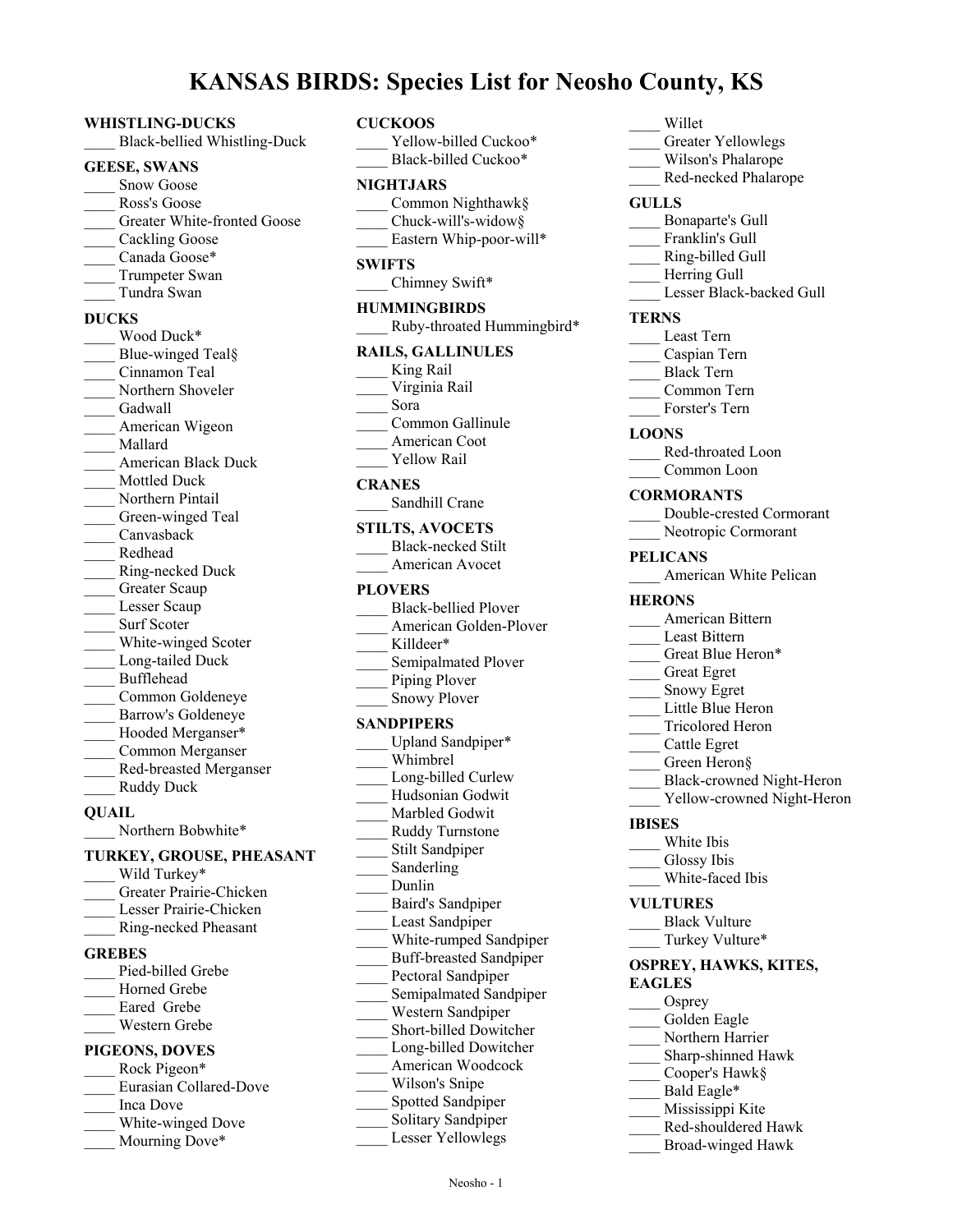- \_\_\_\_ Swainson's Hawk Red-tailed Hawk\*
- \_\_\_\_ Rough-legged Hawk Ferruginous Hawk
- 

## **BARN OWLS**

Barn Owl\*

## **OWLS**

- Eastern Screech-Owl\* Great Horned Owl\*
- \_\_\_\_ Snowy Owl
- Barred Owl\*
- Short-eared Owl

#### **KINGFISHERS**

Belted Kingfisher§

#### **WOODPECKERS**

- Red-headed Woodpecker\* Red-bellied Woodpecker\* Yellow-bellied Sapsucker Downy Woodpecker\* Hairy Woodpecker§ Northern Flicker\*
- Pileated Woodpecker\*

#### **FALCONS**

| American Kestrel* |
|-------------------|
| Merlin            |
| Peregrine Falcon  |
| Prairie Falcon    |

## **FLYCATCHERS**

- Great Crested Flycatcher Western Kingbird Eastern Kingbird\* Scissor-tailed Flycatcher\* \_\_\_\_ Olive-sided Flycatcher Eastern Wood-Pewee\* Yellow-bellied Flycatcher Acadian Flycatcher\* \_\_\_\_ Alder Flycatcher Willow Flycatcher Least Flycatcher Eastern Phoebe\* Say's Phoebe Vermilion Flycatcher **VIREOS**
- White-eyed Vireo§
- Bell's Vireo§
- Yellow-throated Vireo \_\_\_\_ Blue-headed Vireo
- Philadelphia Vireo
- Warbling Vireo§
- Red-eyed Vireo§

### **SHRIKES**

| Loggerhead Shrike* |
|--------------------|
| Northern Shrike    |

#### **JAYS, MAGPIES, CROWS** Blue Jay $*$

American Crow\* Fish Crow

#### **CHICKADEES, TITMICE**

- Carolina Chickadee\* Black-capped Chickadee\*
- \_\_\_\_ Tufted Titmouse\*

### **LARKS**

Horned Lark§

#### **SWALLOWS**

- Bank Swallow\*
- Tree Swallow
- N. Rough-winged Swallow\*
- Purple Martin\*
- Barn Swallow\*
- \_\_\_\_ Cliff Swallow

#### **KINGLETS**

| Ruby-crowned Kinglet   |
|------------------------|
| Golden-crowned Kinglet |

#### **WAXWINGS**

\_\_\_\_ Cedar Waxwing\*

#### **NUTHATCHES**

| <b>Red-breasted Nuthatch</b> |
|------------------------------|
| White-breasted Nuthatch*     |

#### **CREEPERS**

## \_\_\_\_ Brown Creeper

## **GNATCATCHERS**

\_\_\_\_ Blue-gray Gnatcatcher\*

#### **WRENS**

- House Wren\*
- Winter Wren
- Sedge Wren
- Marsh Wren
- Carolina Wren\* Bewick's Wren\*

#### **THRASHERS**

- Gray Catbird\*
- Brown Thrasher\*
- \_\_\_\_ Sage Thrasher
- Northern Mockingbird\*

#### **STARLINGS**

European Starling\*

#### **THRUSHES**

- Eastern Bluebird\*
- \_\_\_\_ Veery
- Gray-cheeked Thrush
- \_\_\_\_ Swainson's Thrush
- \_\_\_\_ Hermit Thrush
- \_\_\_\_ Wood Thrush§ American Robin\*

# **OLD WORLD SPARROWS**

## House Sparrow\*

### **PIPITS**

\_\_\_\_ American Pipit \_\_\_\_ Sprague's Pipit

Neosho - 2

## **FINCHES**

- \_\_\_\_ Evening Grosbeak
- House Finch\*
- Purple Finch
- Red Crossbill
- Pine Siskin
	- American Goldfinch\*

#### **LONGSPURS**

- \_\_\_\_ Lapland Longspur
- \_\_\_\_ Smith's Longspur

#### **SPARROWS**

- Grasshopper Sparrow§
- Lark Sparrow\*
- \_\_\_\_ Chipping Sparrow
- Clay-colored Sparrow
- Field Sparrow\*
- Fox Sparrow
- American Tree Sparrow
- Dark-eyed Junco
- White-crowned Sparrow

Savannah Sparrow Song Sparrow Lincoln's Sparrow Swamp Sparrow Spotted Towhee Eastern Towhee§

Yellow-breasted Chat **BLACKBIRDS, ORIOLES** Yellow-headed Blackbird

> Eastern Meadowlark\* \_\_\_\_ Western Meadowlark§ Orchard Oriole\* Baltimore Oriole\* Red-winged Blackbird\* Brown-headed Cowbird\*

\_\_\_\_ Rusty Blackbird Brewer's Blackbird Common Grackle\* Great-tailed Grackle\*

\_\_\_\_ Louisiana Waterthrush Northern Waterthrush Golden-winged Warbler Blue-winged Warbler Black-and-white Warbler\* Prothonotary Warbler\* \_\_\_\_ Tennessee Warbler Orange-crowned Warbler Nashville Warbler

**WARBLERS** \_\_\_\_ Ovenbird

\_\_\_\_ Bobolink

- Harris's Sparrow White-throated Sparrow
- 
- Vesper Sparrow LeConte's Sparrow
- Nelson's Sparrow
- Henslow's Sparrow§

**CHATS**